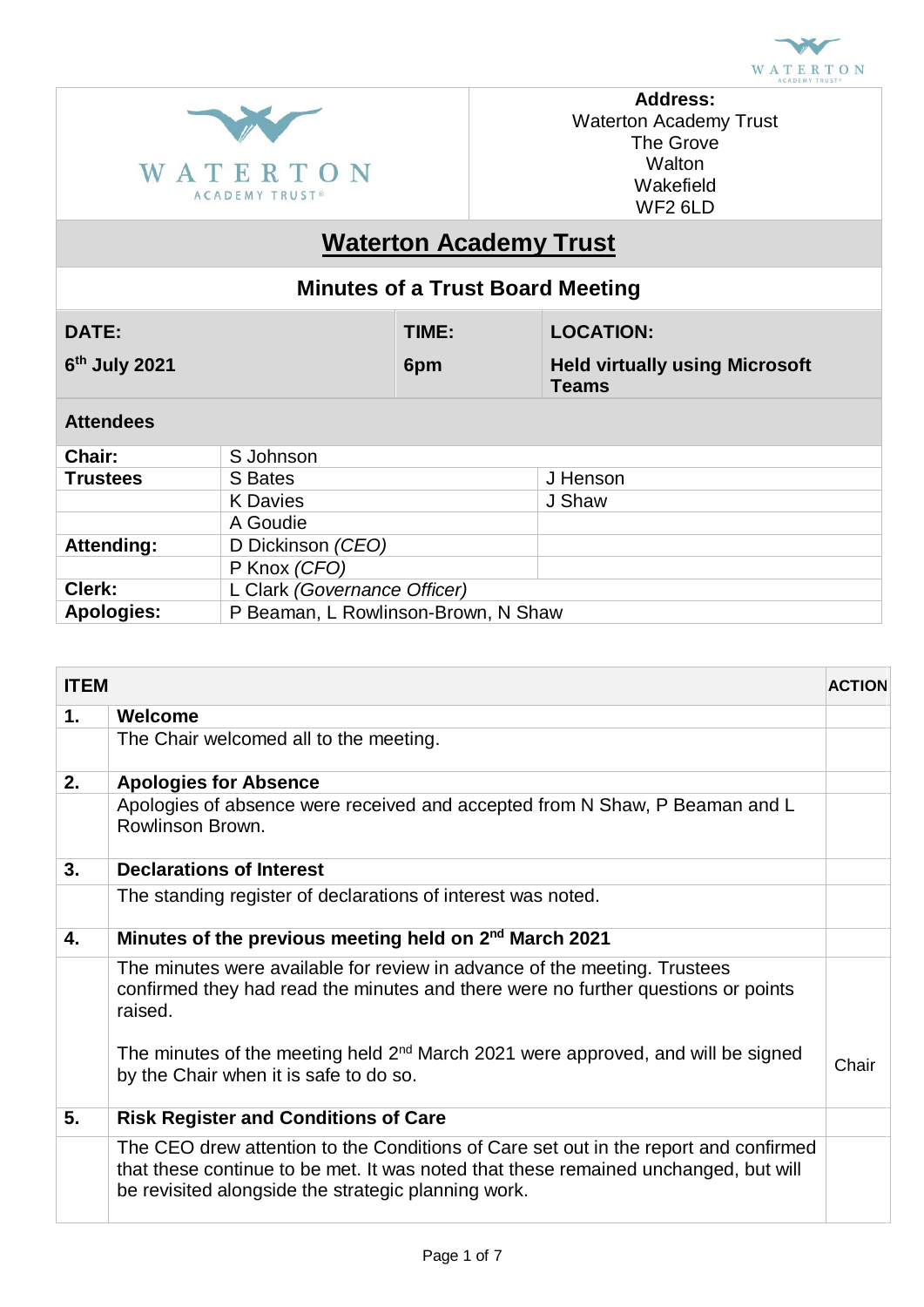

| <b>ITEM</b> |                                                                                                                                                                                                                                                                                                                                                                                                                                                                                                                                                                                                                                                                                                                                                                                                                     | <b>ACTION</b> |
|-------------|---------------------------------------------------------------------------------------------------------------------------------------------------------------------------------------------------------------------------------------------------------------------------------------------------------------------------------------------------------------------------------------------------------------------------------------------------------------------------------------------------------------------------------------------------------------------------------------------------------------------------------------------------------------------------------------------------------------------------------------------------------------------------------------------------------------------|---------------|
|             | Trustees reviewed the report, confirmed that the Risk Register is up to date, relevant<br>and includes effective risk management of the mitigation of risk.                                                                                                                                                                                                                                                                                                                                                                                                                                                                                                                                                                                                                                                         |               |
| 6.          | <b>COVID Update</b>                                                                                                                                                                                                                                                                                                                                                                                                                                                                                                                                                                                                                                                                                                                                                                                                 |               |
|             | The CEO referred to the report and provided a brief summary. The DfE had just<br>announced an update regarding how class bubbles would not need to be in<br>operation when the restrictions are relaxed. However, the CEO advised that all risk<br>assessments (RA) are in place and a significant piece of work would be required to<br>reshape RA for the final few days of term and the view of the Trust was to keep<br>current procedures in place and then towards the end of the summer holidays review<br>all RA based on the current guidance at the time to have appropriate RA and<br>procedures in place for the return to school in September. The Chair asked for any<br>further comment – Trustees supported the CEO and were in agreement to retain the<br>RA and procedures until the end of term. |               |
|             | The CEO highlighted that in recent weeks Wakefield had recorded a surge in covid<br>cases and the Trust had noted a marked increase in relation to the number of<br>bubbles collapsing due to positive cases, with a decision being made last week to<br>close Walton Primary Academy (WPA) for a deep clean.                                                                                                                                                                                                                                                                                                                                                                                                                                                                                                       |               |
| 7.          | <b>CEO Update</b>                                                                                                                                                                                                                                                                                                                                                                                                                                                                                                                                                                                                                                                                                                                                                                                                   |               |
|             | The CEO provided a brief summary of the report and explained that there were<br>currently no conversions, however some early stage conversations were taking place<br>with a group of schools. It was noted that anything which develops further will be<br>brought to Trustees for detailed discussion. It was further noted that academisation is<br>a government priority. The Trust has been successful in being shortlisted for the<br>interview stage of a free school in Barnsley, and another bid is also progressing.                                                                                                                                                                                                                                                                                      |               |
|             | An overview of the range of system leader's duties was provided and the CEO<br>explained he has stepped down as the Chair of the Wakefield System Leaders<br>Network.                                                                                                                                                                                                                                                                                                                                                                                                                                                                                                                                                                                                                                               |               |
|             | The Trust has received an email to indicate that a staff member had been appointed<br>as an assistant branch secretary for the NEU. The email additionally requested release<br>time for 1 day a week for this team member to carry out union duties. After<br>consultation, this request has been denied. A meeting has however been set up to<br>discuss union support of Waterton staff, as Trust SLT are keen to establish positive<br>relationships.                                                                                                                                                                                                                                                                                                                                                           |               |
|             | A recruitment process has been undertaken for the Headteacher role at SKA (South<br>Kirkby Academy) and an interim arrangement is in place for September until a more<br>suitable substantive post holder can be secured. A SENCO has also been put in place<br>for the school.                                                                                                                                                                                                                                                                                                                                                                                                                                                                                                                                     |               |
|             | A request had been received around setting up an assessment resource at CPS<br>(Churchfield Primary School). Work was ongoing around this, a capital tender has<br>gone out, and there is appropriate staffing in place. There are children who need this<br>resource, and this would be set up with an aim towards attending children returning to<br>mainstream education. A query was raised by Trustees seeking assurance that this                                                                                                                                                                                                                                                                                                                                                                             |               |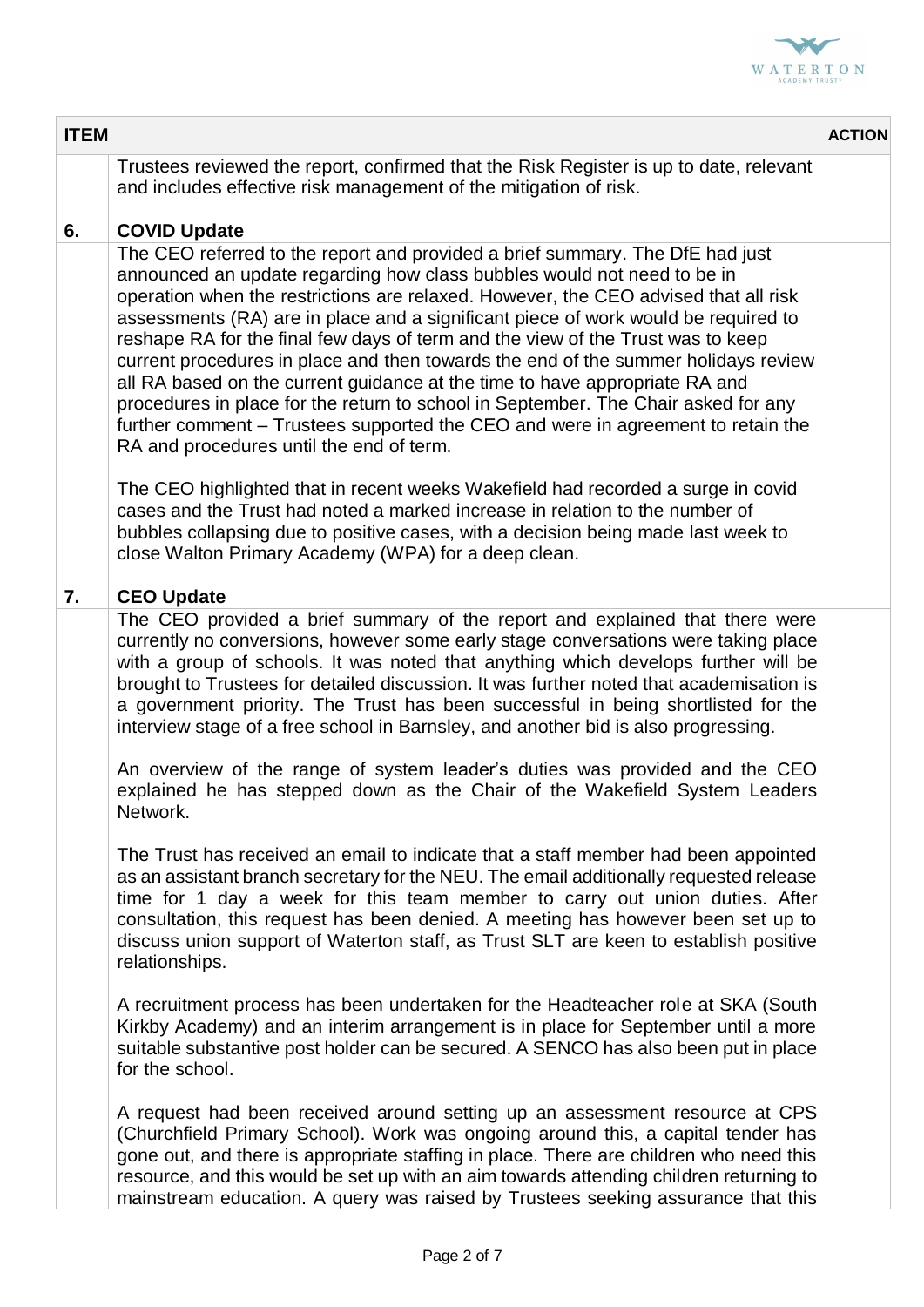

| <b>ITEM</b> |                                                                                                                                                                                                                                                                                                                                                                                                                                                                                                                                                                                                                                                                                      | <b>ACTION</b> |
|-------------|--------------------------------------------------------------------------------------------------------------------------------------------------------------------------------------------------------------------------------------------------------------------------------------------------------------------------------------------------------------------------------------------------------------------------------------------------------------------------------------------------------------------------------------------------------------------------------------------------------------------------------------------------------------------------------------|---------------|
|             | had been planned into the budget and that there was appropriate resources in place.<br>The CEO confirmed that the funding was in place and provided contextual information<br>to newer Trustees regarding a previous arrangement at CTA (Cherry Tree Academy)<br>which was found to be financially unviable.                                                                                                                                                                                                                                                                                                                                                                         |               |
|             | The CEO has met with members of the Walton ASC to discuss concerns raised at<br>previous meetings. All concerns were addressed and a positive outcome was arrived<br>at, with a focus on the future.                                                                                                                                                                                                                                                                                                                                                                                                                                                                                 |               |
|             | A brief summary of the development work was provided, and the IT development will<br>be highlighted later in the meeting. The Apprenticeship Project is also going very well<br>with cohort 2 commencing in the autumn term and plans being made for how cohort 3<br>will be shaped. A question was raised with regards to the levy and ensuring the funds<br>were spent – more detail will be provided on the financial position in due course. It was<br>noted that feedback on the curriculum had been excellent and those individuals<br>participating will be significantly upskilled. It will be available on the local authorities<br>traded services for schools to book on. |               |
|             | Trustees thanked the CEO for the comprehensive update.                                                                                                                                                                                                                                                                                                                                                                                                                                                                                                                                                                                                                               |               |
| 8.          | <b>Governance Officer Report</b>                                                                                                                                                                                                                                                                                                                                                                                                                                                                                                                                                                                                                                                     |               |
|             | The Clerk (MAT Governance Officer) provided a brief summary of the report,<br>highlighting the proposed governance schedule for 2021/22.<br>Trustees reviewed and approved the schedule.                                                                                                                                                                                                                                                                                                                                                                                                                                                                                             |               |
| 9.          | <b>CFO Budget Report</b>                                                                                                                                                                                                                                                                                                                                                                                                                                                                                                                                                                                                                                                             |               |
|             | The CFO was in attendance at the meeting and provided an overview of the report. It<br>was highlighted that reserves are strong which provides some assurance to the<br>ongoing financial stability of the Trust. Next year further access to reserves will be<br>looked at to enhance the IT infrastructure.<br>Trustees' attention was drawn to the application from Wrenthorpe (WA) to their own<br>reserves to improve IT provision and to create a library space - this has been approved<br>by the local Hub Board and the process is being finalised.                                                                                                                         |               |
|             | The Internal Scrutiny report has been submitted to the ESFA, and was shared with<br>the group via teams. This process had been very forensic.                                                                                                                                                                                                                                                                                                                                                                                                                                                                                                                                        |               |
|             | All outstanding monies in relation to covid claims have now been received. Although<br>covid has brought immense challenges there have been some financial benefits to<br>some schools for example, non-renewal of school absence insurance; school trips<br>have not run (typically not fully funded by fees/contributions by parents); realignment<br>of some SLT roles at a number of schools.                                                                                                                                                                                                                                                                                    |               |
|             | Budget setting had been a very detailed process; the finance team met with all heads<br>at least twice to discuss. Some discussions were challenging, with some school<br>specific and some general challenges faced. One of the most significant challenges<br>facing schools at present is the Early Years funding and the significant drop in Nursery<br>placements.                                                                                                                                                                                                                                                                                                              |               |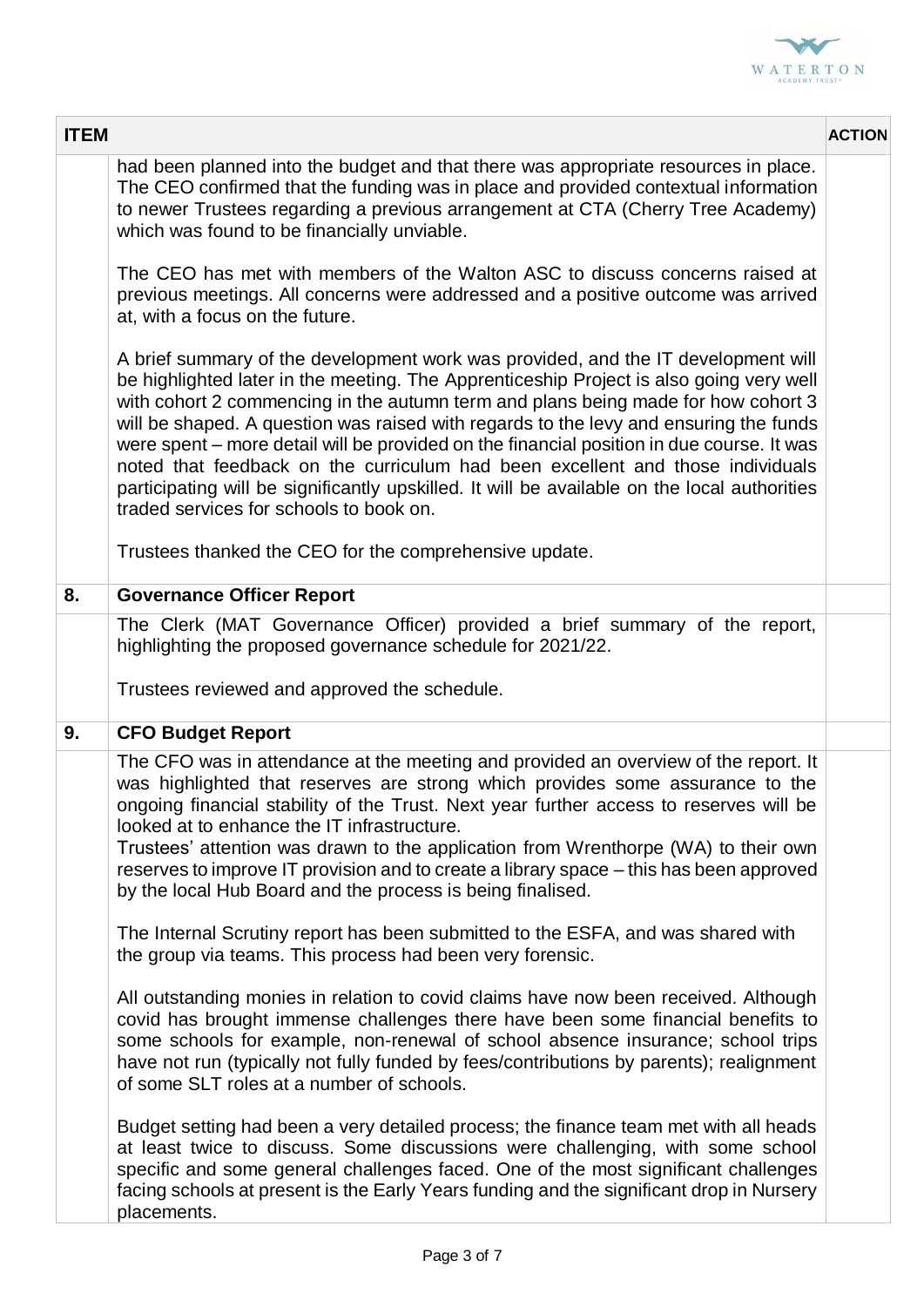

| <b>ITEM</b> |                                                                                                                                                                                                                                                                                                                                                                                                                                                                                                                                                                                                                                                                                                                                                                                                                                                                                                                                                                                                                                                                                                                                                                                                                                                                                                                                                                                                                                                                           | <b>ACTION</b> |
|-------------|---------------------------------------------------------------------------------------------------------------------------------------------------------------------------------------------------------------------------------------------------------------------------------------------------------------------------------------------------------------------------------------------------------------------------------------------------------------------------------------------------------------------------------------------------------------------------------------------------------------------------------------------------------------------------------------------------------------------------------------------------------------------------------------------------------------------------------------------------------------------------------------------------------------------------------------------------------------------------------------------------------------------------------------------------------------------------------------------------------------------------------------------------------------------------------------------------------------------------------------------------------------------------------------------------------------------------------------------------------------------------------------------------------------------------------------------------------------------------|---------------|
|             | Consolidated budgets and summaries were provided. CI and SCS did not have a<br>surplus budget forecasted, however any increase in numbers would improve the<br>picture.                                                                                                                                                                                                                                                                                                                                                                                                                                                                                                                                                                                                                                                                                                                                                                                                                                                                                                                                                                                                                                                                                                                                                                                                                                                                                                   |               |
|             | A Trustee asked for more detail to provide a sense of the budget forecast return. The<br>CEO explained that that document will be sent to the ESFA and the 3 year projection<br>and work will be starting on this as soon as the budgets are all approved.                                                                                                                                                                                                                                                                                                                                                                                                                                                                                                                                                                                                                                                                                                                                                                                                                                                                                                                                                                                                                                                                                                                                                                                                                |               |
|             | Through questions and in discussion Trustees raised the issue of falling numbers on<br>roll and schools which are not full. The lower number in early years and the reasons<br>for it were discussed including, that there has been a low birth rate; some families have<br>had a change in circumstance which means they feel a nursery place is less<br>necessary; and additionally some anxieties around covid remain. In the past SCS have<br>had lower number on roll, and at present KMA is not full. Historically schools will<br>recover in January and April when applications for nursery come through so this will<br>be monitored closely. It was highlighted that this is currently a national issue. Flexibility<br>is also often difficult and schools are competing with private day nurseries offering<br>longer and more flexible arrangements. A question was raised regarding the pre-<br>school / nursery / EYFS models which the Trust are looking at. The CEO explained<br>that the Trust will be putting a marketing campaign in place targeting those schools<br>with lower numbers, and will include working with the schools' local community to raise<br>awareness of the nursery provision and benefits of this. There is also the plan to create<br>further pre-schools across the Trust. However, where it is not financially viable at<br>present to operate a nursery at a particular school then decisions will be made<br>accordingly. |               |
|             | The CFO drew attention to the detail included within the report and invited Trustees to<br>ask questions now or following the meeting. An overview of capital updates are<br>included, with further contextual details contained within the COO report.                                                                                                                                                                                                                                                                                                                                                                                                                                                                                                                                                                                                                                                                                                                                                                                                                                                                                                                                                                                                                                                                                                                                                                                                                   |               |
|             | The CFO highlighted the duty to appraise Trustees of the changes in the Academies<br>Accounts Direction (AAD) 2020/21 and Academies Trust Handbook (ATH) 2021<br>(previously known as the Academies Financial Handbook (AFH), to provide assurance<br>that the Trust remains compliant. An update will be provided at the next meeting. A<br>piece of work is also being undertaken to look at how Audit and Risk Committee<br>arrangements can be brought within the Hub structure in an appropriate and compliant<br>manner. Through questions it was confirmed that the emphasis is not solely on<br>finance, but spans the work of the Trust as a whole. The steer for the internal scrutiny<br>work should come from the Trust board, based on guidance provided by the CFO, and<br>that an Audit Committee can assist in undertaking the detailed scrutiny. A Trustee<br>highlighted that items such as cyber security should also be considered. A discussion<br>took place around internal scrutiny, policies and procedures, and ensuring compliance.                                                                                                                                                                                                                                                                                                                                                                                                            |               |
|             | Trustees thanked the CFO for her comprehensive report.                                                                                                                                                                                                                                                                                                                                                                                                                                                                                                                                                                                                                                                                                                                                                                                                                                                                                                                                                                                                                                                                                                                                                                                                                                                                                                                                                                                                                    |               |
| 10.         | <b>COO Headline Report</b>                                                                                                                                                                                                                                                                                                                                                                                                                                                                                                                                                                                                                                                                                                                                                                                                                                                                                                                                                                                                                                                                                                                                                                                                                                                                                                                                                                                                                                                |               |
|             | Attention was drawn to the detailed report which included a comprehensive HR and<br>Estates update. The CEO provided a brief summary including an update that                                                                                                                                                                                                                                                                                                                                                                                                                                                                                                                                                                                                                                                                                                                                                                                                                                                                                                                                                                                                                                                                                                                                                                                                                                                                                                             |               |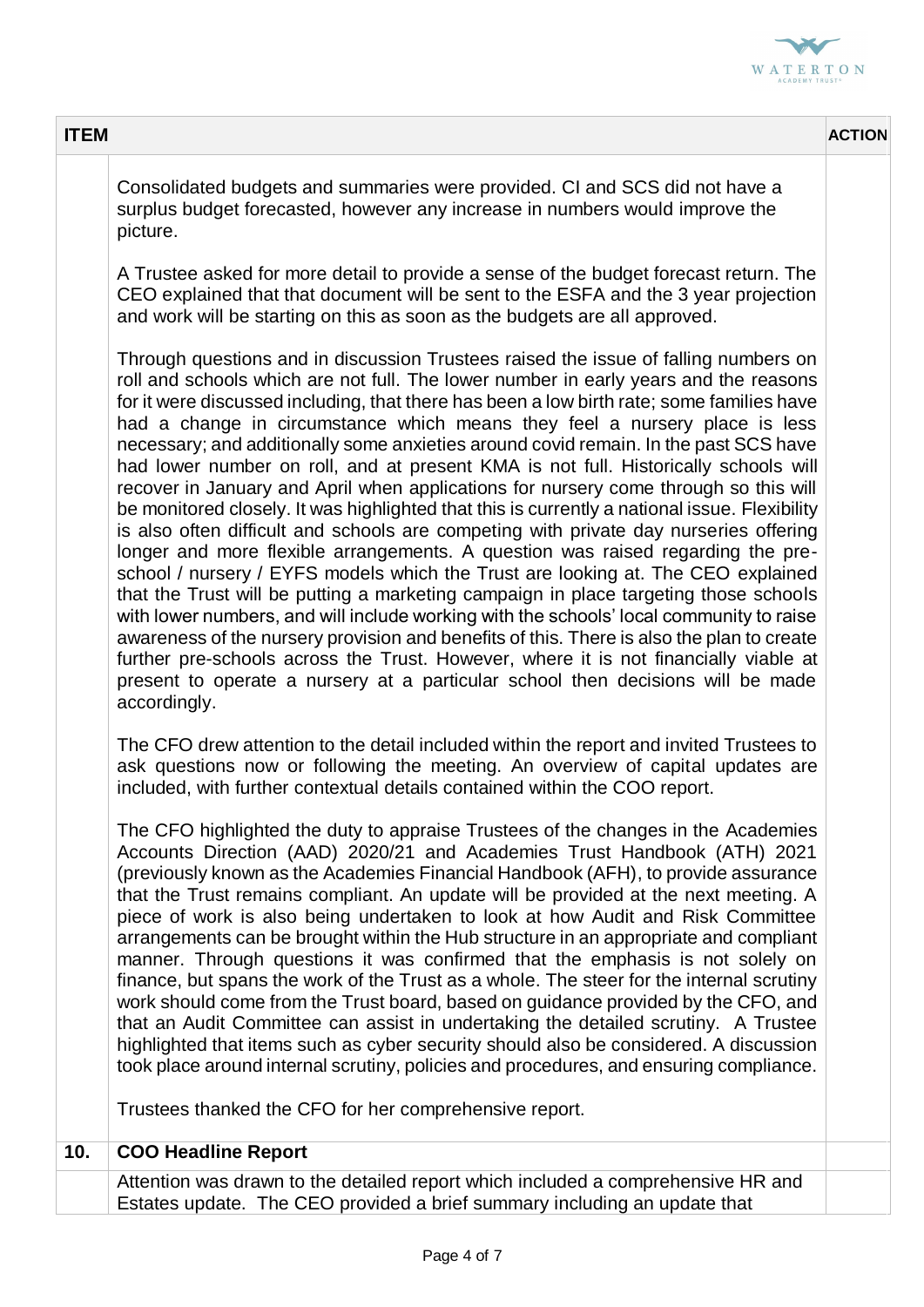

| <b>ITEM</b> |                                                                                                                                                                                                                                                                                                                                                                                                                              | <b>ACTION</b> |
|-------------|------------------------------------------------------------------------------------------------------------------------------------------------------------------------------------------------------------------------------------------------------------------------------------------------------------------------------------------------------------------------------------------------------------------------------|---------------|
|             | discussions around the HR system were concluding; reporting is improved and a<br>cost reduction has been secured. Case work is ongoing, and colleagues are being<br>referred to the counselling service as needed, with this service enabling a number of<br>colleagues to feel able to remain in work, and feedback continues to be positive.                                                                               |               |
|             | An overview of staffing re-structures was shared, including the re-shaping of the<br>Estates function and of the role of caretaker. This restructure will also provide<br>resilience and flexibility for Headteachers with regards to key arrangements etc. An<br>internal TUPE arrangement will also be put in place with regards to the pre-school. A<br>recruitment and sickness absence update was also provided.        |               |
|             | There is a need for significant capital works at SCS (Sharlston), with very high costs.<br>Funding discussions have been underway with the DfE and are moving forwards<br>positively and funding will be in place for a full building project to renovate the<br>school. Work is progressing well with phase 2 of the AMD (Ackworth Mill Dam)<br>capital project.                                                            |               |
|             | A GDPR update was provided – there had been 6 data breaches during the period of<br>January – April 2021 with only one considered to be reportable to the ICO. A report<br>was made which was resolved with no further actions.<br>MIS migration has gone well and data which was not initially transferred is now being<br>resolved.                                                                                        |               |
|             | HR and Estates are both very busy departments at this time, and it was recognised<br>that the Estates team have very much worked very well together during a<br>challenging time and feedback from Headteachers had been very positive.                                                                                                                                                                                      |               |
|             | A question was raised regarding the disparity between teacher and support staff<br>absences and the reasons behind this. The CEO explained that covid had impacted<br>this, but there was still a need to approach this with rigour. There was support and<br>counselling in place and the well-being group had also been re-introduced. The COO<br>will provide a further detailed breakdown relating to staff absence.     | CEO/<br>COO   |
|             | There were no further questions on the report.                                                                                                                                                                                                                                                                                                                                                                               |               |
| 11.         | <b>CESO Headline Report</b>                                                                                                                                                                                                                                                                                                                                                                                                  |               |
|             | The CEO provided an overview of the CESO (Chief Educational Standards Officer)<br>report. It was reported that final assessments were currently taking place across<br>schools. In the autumn term Trustees will receive the range of data, risk banding, and<br>a clear picture of where all the schools are. Outcomes will still be recorded at the end<br>of the year to assess gaps in knowledge and act as a benchmark. |               |
|             | As covered previously in the meeting, SKA has moved forwards following concerns. A<br>strong teaching profile has been put in place and the quality of teaching and learning<br>will be the focus for September. Relationships with parents and the community are<br>much stronger.                                                                                                                                          |               |
|             |                                                                                                                                                                                                                                                                                                                                                                                                                              |               |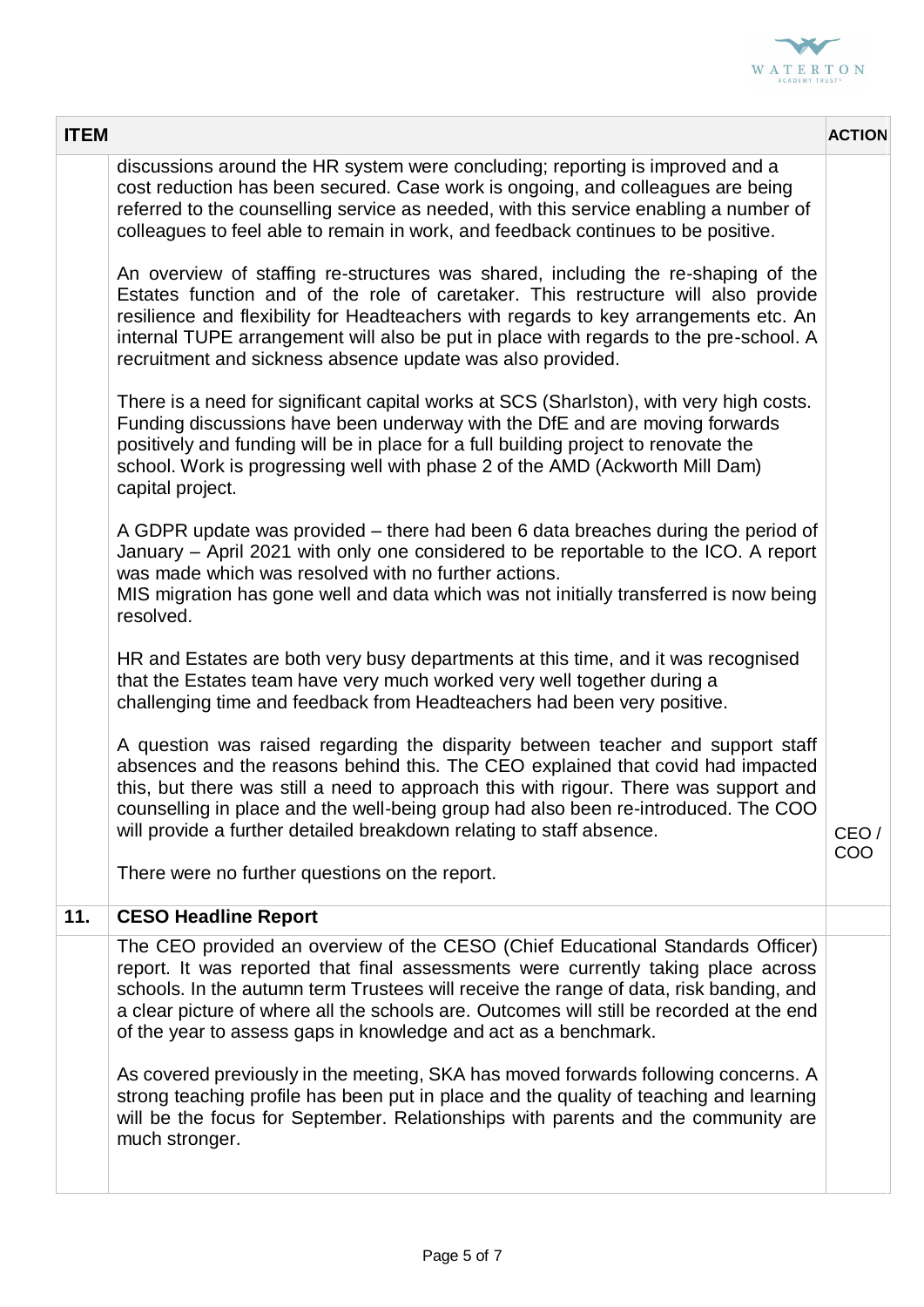

| <b>ITEM</b> |                                                                                                                                                                                                                                                                                                                                                                                                                                                                                                                                                                                                                                                                                                                                                                                                                                                                                                                                                                                                                                                                                                                          | <b>ACTION</b> |
|-------------|--------------------------------------------------------------------------------------------------------------------------------------------------------------------------------------------------------------------------------------------------------------------------------------------------------------------------------------------------------------------------------------------------------------------------------------------------------------------------------------------------------------------------------------------------------------------------------------------------------------------------------------------------------------------------------------------------------------------------------------------------------------------------------------------------------------------------------------------------------------------------------------------------------------------------------------------------------------------------------------------------------------------------------------------------------------------------------------------------------------------------|---------------|
|             | A range of system leadership work is ongoing including the partnership working with<br>EEF, Doncaster Research School and the One Wakefield Project. Annual reviews<br>have taken place of schools due to have an Ofsted inspection in the coming months.<br>The Trust review process has evolved to include deep dive activities carried out by<br>senior and middle leaders, alongside SI colleagues evaluating the quality of the<br>curriculum offer. C Davies (SI Reading lead) has carried out reviews which have been<br>very well received and the DfE have requested she complete further work with<br>colleagues in Doncaster.                                                                                                                                                                                                                                                                                                                                                                                                                                                                                 |               |
|             | The whole Trust INSET day will take place in September delivered by the School<br>Improvement Team, where key messages will be shared including the new<br>excellence documents. The day will be held remotely in Hubs.                                                                                                                                                                                                                                                                                                                                                                                                                                                                                                                                                                                                                                                                                                                                                                                                                                                                                                  |               |
|             | There is the expectation on all schools to have added their data to Otrack so it can be<br>analysed to ensure there is a clear picture about the quality of education across all the<br>schools in the Trust.                                                                                                                                                                                                                                                                                                                                                                                                                                                                                                                                                                                                                                                                                                                                                                                                                                                                                                            |               |
|             | There were no further questions at present.                                                                                                                                                                                                                                                                                                                                                                                                                                                                                                                                                                                                                                                                                                                                                                                                                                                                                                                                                                                                                                                                              |               |
| 12.         | <b>Policy Updates</b>                                                                                                                                                                                                                                                                                                                                                                                                                                                                                                                                                                                                                                                                                                                                                                                                                                                                                                                                                                                                                                                                                                    |               |
|             | It was noted that the Hub boards had recently reviewed and approved the policies as<br>outlined, and the policies had been available to Trustees on Teams in advance of the<br>meeting, and a table of changes included within the report.<br>There were no further comments and the policies were approved by the Trust Board.                                                                                                                                                                                                                                                                                                                                                                                                                                                                                                                                                                                                                                                                                                                                                                                          |               |
| 13.         | <b>IT Services Manager</b>                                                                                                                                                                                                                                                                                                                                                                                                                                                                                                                                                                                                                                                                                                                                                                                                                                                                                                                                                                                                                                                                                               |               |
|             | The rationale for the proposal to appoint an IT Manager for the Trust was provided by<br>the CEO which includes the need for a move away from physical servers on sites to<br>enable a more efficient cloud based provision. There is also a need to prepare for the<br>growth which will come from the government's reboot of the academisation agenda.<br>The role has been evaluated by external HR consultants and the cost will be met with<br>the termination of the current IT SLA. Additional recruitment to the IT team will also be<br>required. A Trustee who is the CEO of a MAT highlighted that they had undertaken a<br>similar process and appointment and it had provided a significant positive impact to<br>the Trust.<br>In response to a question raised the CEO explained that a benchmarking process for<br>the role had been undertaken, and technical individuals will be assisting with the<br>interview process (an arrangement has been put in pace for the IT lead at another<br>MAT to also be part of the interview panel).<br>Trustees approved the role and commented positively on it. |               |
| 14.         | <b>Strategic Plan Objectives Feedback</b>                                                                                                                                                                                                                                                                                                                                                                                                                                                                                                                                                                                                                                                                                                                                                                                                                                                                                                                                                                                                                                                                                |               |
|             | The CEO explained that the draft had been shared with the Hub Boards and feedback<br>had been positive to date. The draft version will be shared with Headteachers later this<br>week. The document will be updated and a version for stakeholders also produced, as                                                                                                                                                                                                                                                                                                                                                                                                                                                                                                                                                                                                                                                                                                                                                                                                                                                     |               |